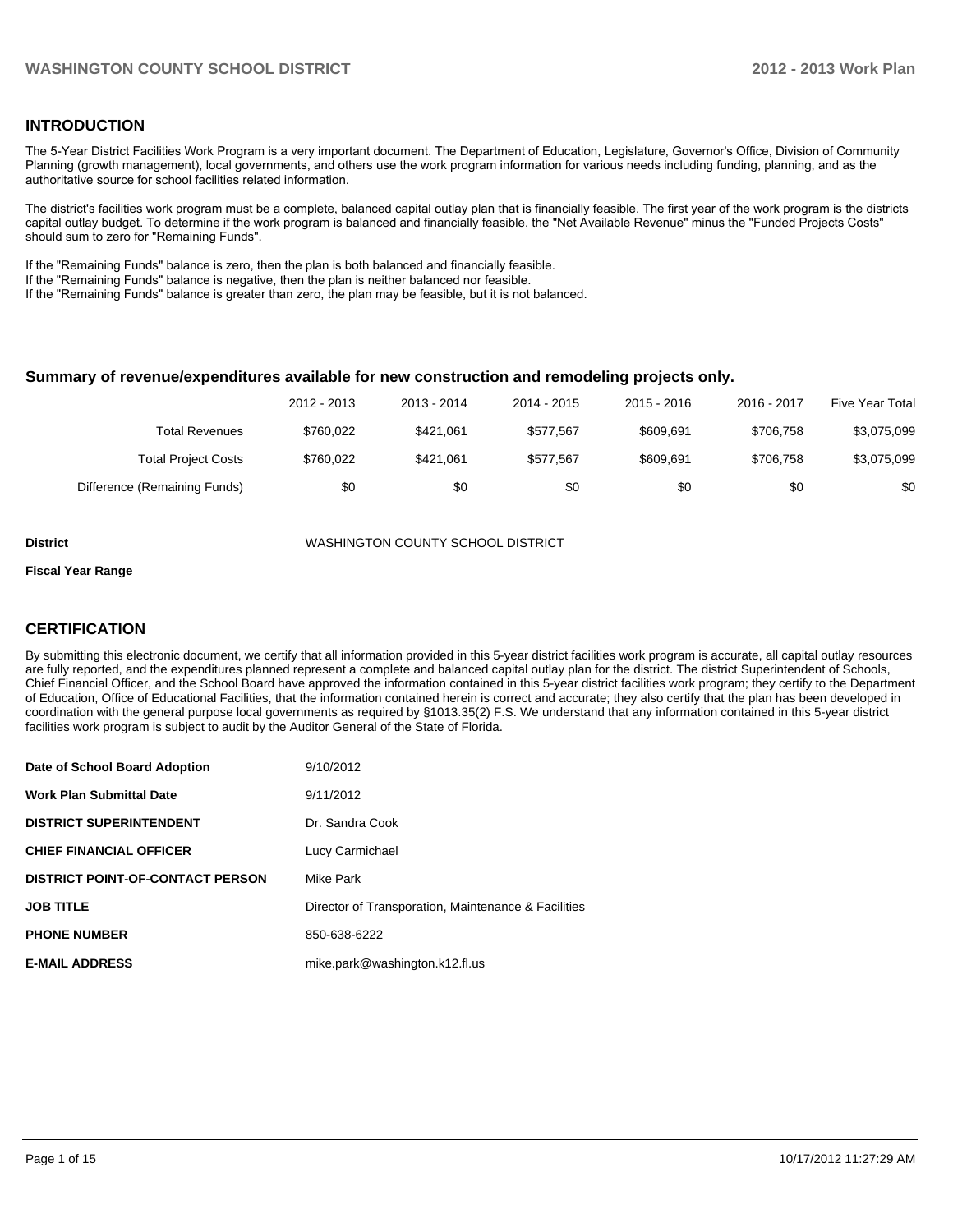# **Expenditures**

#### **Expenditure for Maintenance, Repair and Renovation from 1.50-Mills and PECO**

Annually, prior to the adoption of the district school budget, each school board must prepare a tentative district facilities work program that includes a schedule of major repair and renovation projects necessary to maintain the educational and ancillary facilities of the district.

|                                  | Item                                                                                                                                                                                                                                                                                                                                                                |          | 2013 - 2014<br>Projected | 2014 - 2015<br>Projected | $2015 - 2016$<br>Projected | 2016 - 2017<br>Projected | Total     |
|----------------------------------|---------------------------------------------------------------------------------------------------------------------------------------------------------------------------------------------------------------------------------------------------------------------------------------------------------------------------------------------------------------------|----------|--------------------------|--------------------------|----------------------------|--------------------------|-----------|
| <b>HVAC</b>                      |                                                                                                                                                                                                                                                                                                                                                                     | \$25,000 | \$50,000                 | \$65,000                 | \$80,000                   | \$80,000                 | \$300,000 |
| Locations:                       | CHIPLEY SENIOR HIGH (OLD), KATE M SMITH ELEMENTARY, MAINTENANCE/FOOD SERVICE/TRANSPORTATION/CUSTODIAL,<br>PANHANDLE AREA EDUCATIONAL CONSORTIUM (PAEC), ROUHLAC MIDDLE/CHIPLEY SENIOR, VERNON BUS GARAGE, VERNON<br>ELEMENTARY, VERNON MIDDLE, VERNON SENIOR HIGH (NEW), WASHINGTON SUPERINTENDENT'S OFFICE, WASHINGTON-<br>HOLMES AREA VOCATIONAL-TECHNICAL CENTER |          |                          |                          |                            |                          |           |
| Flooring                         |                                                                                                                                                                                                                                                                                                                                                                     | \$15,000 | \$25,000                 | \$10,000                 | \$50,000                   | \$50,000                 | \$150,000 |
| Locations:                       | CHIPLEY SENIOR HIGH (OLD), KATE M SMITH ELEMENTARY, MAINTENANCE/FOOD SERVICE/TRANSPORTATION/CUSTODIAL,<br>ROUHLAC MIDDLE/CHIPLEY SENIOR, VERNON ELEMENTARY, VERNON MIDDLE, WASHINGTON SUPERINTENDENT'S OFFICE,<br>WASHINGTON-HOLMES AREA VOCATIONAL-TECHNICAL CENTER                                                                                                |          |                          |                          |                            |                          |           |
| Roofing                          |                                                                                                                                                                                                                                                                                                                                                                     | \$10,000 | \$10,000                 | \$30,568                 | \$32,500                   | \$30,000                 | \$113,068 |
| Locations:                       | CHIPLEY SENIOR HIGH (OLD), MAINTENANCE/FOOD SERVICE/TRANSPORTATION/CUSTODIAL, VERNON BUS GARAGE,<br>WASHINGTON-HOLMES AREA VOCATIONAL-TECHNICAL CENTER                                                                                                                                                                                                              |          |                          |                          |                            |                          |           |
| Safety to Life                   |                                                                                                                                                                                                                                                                                                                                                                     | \$7,000  | \$50,000                 | \$20,000                 | \$5,000                    | \$5,000                  | \$87,000  |
| Locations:                       | CHIPLEY SENIOR HIGH (OLD), KATE M SMITH ELEMENTARY, MAINTENANCE/FOOD SERVICE/TRANSPORTATION/CUSTODIAL,<br>PANHANDLE AREA EDUCATIONAL CONSORTIUM (PAEC), ROUHLAC MIDDLE/CHIPLEY SENIOR, VERNON BUS GARAGE, VERNON<br>ELEMENTARY, VERNON MIDDLE, VERNON SENIOR HIGH (NEW), WASHINGTON SUPERINTENDENT'S OFFICE, WASHINGTON-<br>HOLMES AREA VOCATIONAL-TECHNICAL CENTER |          |                          |                          |                            |                          |           |
| Fencing                          |                                                                                                                                                                                                                                                                                                                                                                     | \$4.799  | \$17,236                 | \$40,018                 | \$10,000                   | \$10,000                 | \$82,053  |
|                                  | Locations: KATE M SMITH ELEMENTARY, ROUHLAC MIDDLE/CHIPLEY SENIOR, VERNON ELEMENTARY, VERNON MIDDLE                                                                                                                                                                                                                                                                 |          |                          |                          |                            |                          |           |
| Parking                          |                                                                                                                                                                                                                                                                                                                                                                     | \$10,000 | \$5,000                  | \$32,000                 | \$70,080                   | \$50,000                 | \$167,080 |
|                                  | Locations: KATE M SMITH ELEMENTARY, ROUHLAC MIDDLE/CHIPLEY SENIOR, VERNON ELEMENTARY, VERNON SENIOR HIGH (NEW),<br>WASHINGTON-HOLMES AREA VOCATIONAL-TECHNICAL CENTER                                                                                                                                                                                               |          |                          |                          |                            |                          |           |
| Electrical                       |                                                                                                                                                                                                                                                                                                                                                                     | \$10,000 | \$30,000                 | \$20,000                 | \$15,000                   | \$15,000                 | \$90,000  |
| Locations:                       | CHIPLEY SENIOR HIGH (OLD), KATE M SMITH ELEMENTARY, MAINTENANCE/FOOD SERVICE/TRANSPORTATION/CUSTODIAL,<br>ROUHLAC MIDDLE/CHIPLEY SENIOR, VERNON BUS GARAGE, VERNON ELEMENTARY, VERNON MIDDLE, VERNON SENIOR HIGH<br>(NEW), WASHINGTON SUPERINTENDENT'S OFFICE, WASHINGTON-HOLMES AREA VOCATIONAL-TECHNICAL CENTER                                                   |          |                          |                          |                            |                          |           |
| Fire Alarm                       |                                                                                                                                                                                                                                                                                                                                                                     | \$5,000  | \$25,000                 | \$10,000                 | \$24,010                   | \$25,000                 | \$89,010  |
| Locations:                       | CHIPLEY SENIOR HIGH (OLD), KATE M SMITH ELEMENTARY, ROUHLAC MIDDLE/CHIPLEY SENIOR, VERNON BUS GARAGE, VERNON<br>ELEMENTARY, VERNON MIDDLE, VERNON SENIOR HIGH (NEW), WASHINGTON-HOLMES AREA VOCATIONAL-TECHNICAL CENTER                                                                                                                                             |          |                          |                          |                            |                          |           |
| Telephone/Intercom System        |                                                                                                                                                                                                                                                                                                                                                                     | \$1,000  | \$2,500                  | \$10,000                 | \$4,900                    | \$5,000                  | \$23,400  |
|                                  | Locations: KATE M SMITH ELEMENTARY, MAINTENANCE/FOOD SERVICE/TRANSPORTATION/CUSTODIAL, ROUHLAC MIDDLE/CHIPLEY<br>SENIOR, VERNON ELEMENTARY, VERNON MIDDLE, VERNON SENIOR HIGH (NEW), WASHINGTON SUPERINTENDENT'S OFFICE                                                                                                                                             |          |                          |                          |                            |                          |           |
| <b>Closed Circuit Television</b> |                                                                                                                                                                                                                                                                                                                                                                     | \$0      | \$0                      | \$0                      | \$0                        | \$0                      | \$0       |
|                                  | Locations: No Locations for this expenditure.                                                                                                                                                                                                                                                                                                                       |          |                          |                          |                            |                          |           |
| Paint                            |                                                                                                                                                                                                                                                                                                                                                                     | \$7,500  | \$5,000                  | \$28,000                 | \$5,000                    | \$5,000                  | \$50,500  |
| Locations:                       | KATE M SMITH ELEMENTARY, MAINTENANCE/FOOD SERVICE/TRANSPORTATION/CUSTODIAL, PANHANDLE AREA EDUCATIONAL<br>CONSORTIUM (PAEC), ROUHLAC MIDDLE/CHIPLEY SENIOR, VERNON BUS GARAGE, VERNON ELEMENTARY, VERNON MIDDLE,<br>VERNON SENIOR HIGH (NEW), WASHINGTON SUPERINTENDENT'S OFFICE, WASHINGTON-HOLMES AREA VOCATIONAL-<br><b>TECHNICAL CENTER</b>                     |          |                          |                          |                            |                          |           |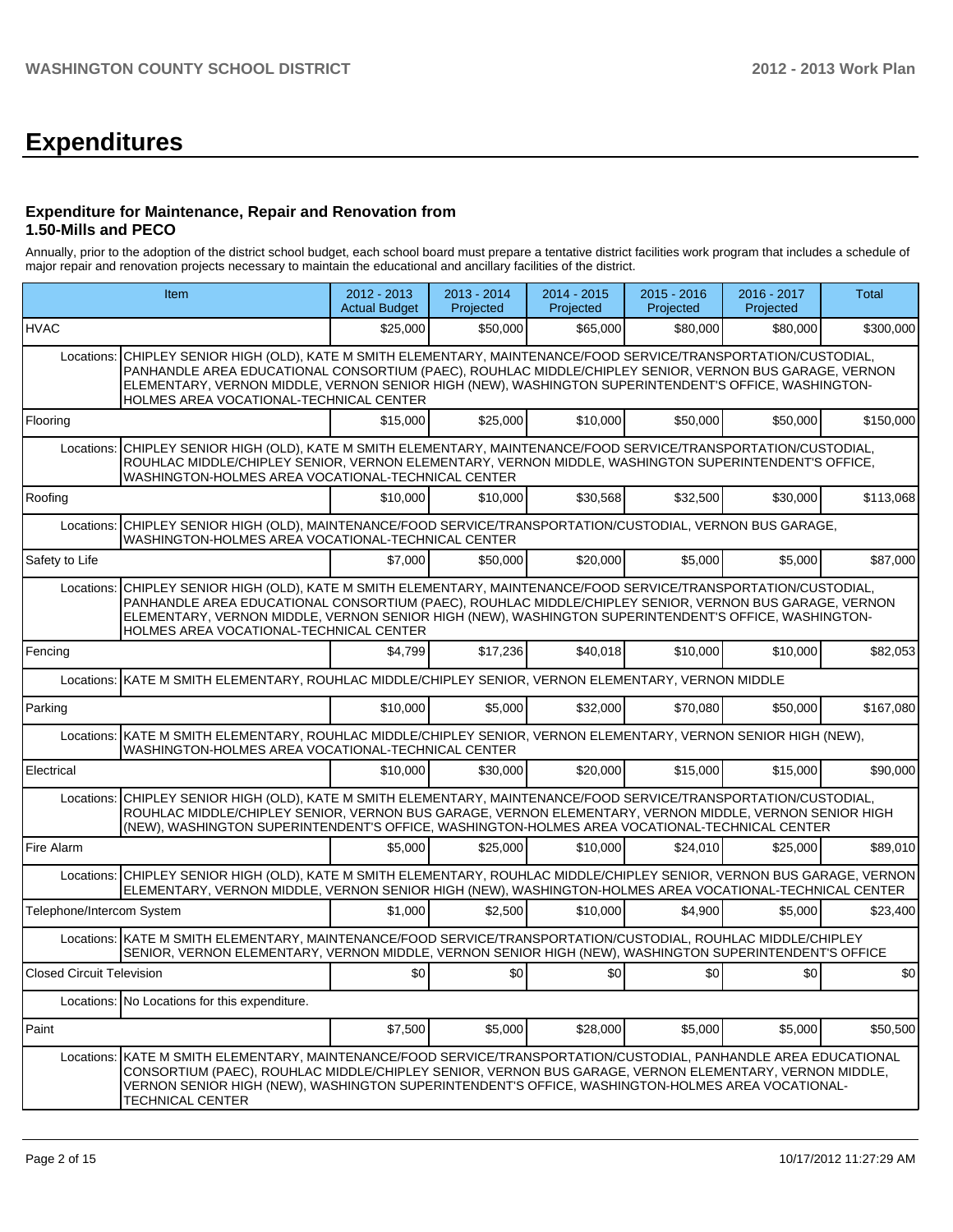# **WASHINGTON COUNTY SCHOOL DISTRICT 2012 - 2013 Work Plan**

| Maintenance/Repair                                                               | \$5,484    | \$5,000   | \$10,000  | \$0 <sub>1</sub> | \$5,000   | \$25,484    |  |  |
|----------------------------------------------------------------------------------|------------|-----------|-----------|------------------|-----------|-------------|--|--|
| Locations: CHIPLEY SENIOR HIGH (OLD), KATE M SMITH ELEMENTARY, VERNON ELEMENTARY |            |           |           |                  |           |             |  |  |
| <b>Sub Total:</b>                                                                | \$100.7831 | \$224,736 | \$275,586 | \$296,490        | \$280,000 | \$1,177,595 |  |  |

| IPECO Maintenance Expenditures | ا 30      | \$0       | \$145.945 | \$171,079 | \$188,907 | \$505,931 |
|--------------------------------|-----------|-----------|-----------|-----------|-----------|-----------|
| 1.50 Mill Sub Total: I         | \$100,783 | \$224,736 | \$129,641 | \$125,411 | \$91,093  | \$671,664 |

No items have been specified.

| Total: | \$100.783 | \$224.736 | \$275.586 | \$296,490 | \$280,000 | 7.595<br>$\sim$ $\sim$ |
|--------|-----------|-----------|-----------|-----------|-----------|------------------------|
|--------|-----------|-----------|-----------|-----------|-----------|------------------------|

#### **Local 1.50 Mill Expenditure For Maintenance, Repair and Renovation**

Anticipated expenditures expected from local funding sources over the years covered by the current work plan.

| Item                                                         | 2012 - 2013<br><b>Actual Budget</b> | 2013 - 2014<br>Projected | $2014 - 2015$<br>Projected | $2015 - 2016$<br>Projected | 2016 - 2017<br>Projected | <b>Total</b> |
|--------------------------------------------------------------|-------------------------------------|--------------------------|----------------------------|----------------------------|--------------------------|--------------|
| Remaining Maint and Repair from 1.5 Mills                    | \$100,783                           | \$224,736                | \$129,641                  | \$125,411                  | \$91,093                 | \$671,664    |
| Maintenance/Repair Salaries                                  | \$0                                 | \$0                      | \$0                        | \$0                        | \$0                      | \$0          |
| <b>School Bus Purchases</b>                                  | \$383,820                           | \$393,820                | \$393,820                  | \$400,000                  | \$400,000                | \$1,971,460  |
| <b>Other Vehicle Purchases</b>                               | \$0                                 | \$0                      | \$0                        | \$0                        | \$0                      | \$0          |
| Capital Outlay Equipment                                     | \$0                                 | \$0                      | \$0                        | \$0                        | \$0                      | \$0          |
| Rent/Lease Payments                                          | \$71,000                            | \$71,000                 | \$71,000                   | \$71,000                   | \$71,000                 | \$355,000    |
| <b>COP Debt Service</b>                                      | \$0                                 | \$0                      | \$0                        | \$0                        | \$0                      | \$0          |
| Rent/Lease Relocatables                                      | \$0                                 | \$0                      | \$0                        | \$0                        | \$0                      | \$0          |
| <b>Environmental Problems</b>                                | \$0                                 | \$0                      | \$0                        | \$0                        | \$0                      | \$0          |
| ls.1011.14 Debt Service                                      | \$0                                 | \$0                      | \$0                        | \$0                        | \$0                      | \$0          |
| Special Facilities Construction Account                      | \$0                                 | \$0                      | \$0                        | \$0                        | \$0                      | \$0          |
| Premiums for Property Casualty Insurance - 1011.71<br>(4a,b) | \$346,210                           | \$350,000                | \$355,000                  | \$365,000                  | \$365,000                | \$1,781,210  |
| Qualified School Construction Bonds (QSCB)                   | \$0                                 | \$0                      | \$0                        | \$0                        | \$0                      | \$0          |
| Qualified Zone Academy Bonds (QZAB)                          | \$0                                 | \$0                      | \$0                        | \$0                        | \$0                      | \$0          |
| <b>Local Expenditure Totals:</b>                             | \$901,813                           | \$1,039,556              | \$949,461                  | \$961,411                  | \$927,093                | \$4,779,334  |
|                                                              |                                     |                          |                            |                            |                          |              |

# **Revenue**

# **1.50 Mill Revenue Source**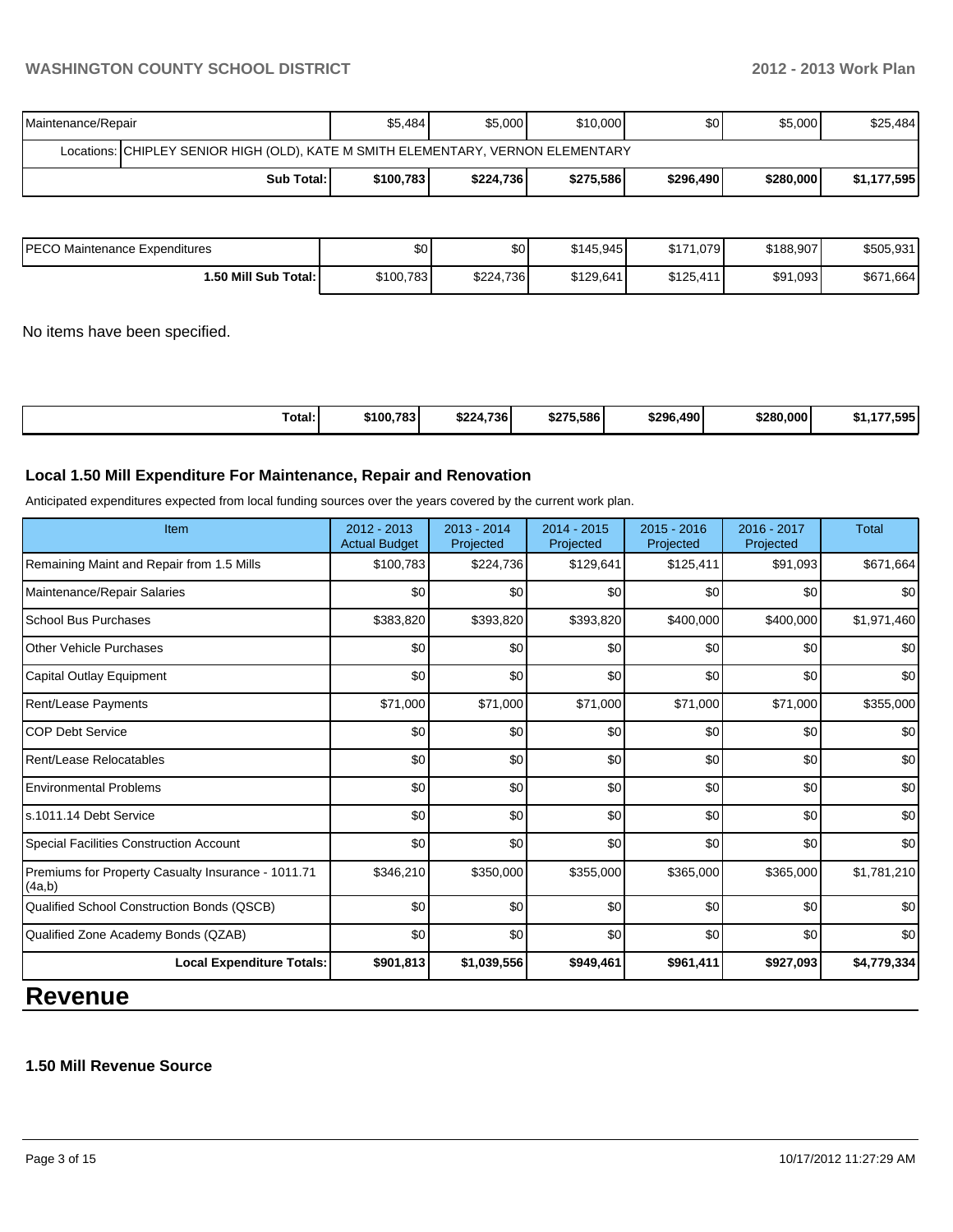# **WASHINGTON COUNTY SCHOOL DISTRICT 2012 - 2013 Work Plan**

Schedule of Estimated Capital Outlay Revenue from each currently approved source which is estimated to be available for expenditures on the projects included in the tentative district facilities work program. All amounts are NET after considering carryover balances, interest earned, new COP's, 1011.14 and 1011.15 loans, etc. Districts cannot use 1.5-Mill funds for salaries except for those explicitly associated with maintenance/repair projects. (1011.71 (5), F.S.)

| Item                                                                              | Fund | $2012 - 2013$<br><b>Actual Value</b> | $2013 - 2014$<br>Projected | $2014 - 2015$<br>Projected | $2015 - 2016$<br>Projected | $2016 - 2017$<br>Projected | Total           |
|-----------------------------------------------------------------------------------|------|--------------------------------------|----------------------------|----------------------------|----------------------------|----------------------------|-----------------|
| (1) Non-exempt property<br>lassessed valuation                                    |      | \$923,661,237                        | \$937,870,251              | \$969,149,367              | \$1,009,567,733            | \$1,058,171,258            | \$4,898,419,846 |
| (2) The Millege projected for<br>discretionary capital outlay per<br>ls.1011.71   |      | 1.50                                 | 1.50                       | 1.50                       | 1.50                       | 1.50                       |                 |
| (3) Full value of the 1.50-Mill<br>discretionary capital outlay per<br>ls.1011.71 |      | \$1,551,751                          | \$1,575,622                | \$1,628,171                | \$1,696,074                | \$1,777,728                | \$8,229,346     |
| $(4)$ Value of the portion of the 1.50<br>-Mill ACTUALLY levied                   | 370  | \$1,551,751                          | \$1,350,533                | \$1,395,575                | \$1,453,778                | \$1,523,767                | \$7,275,404     |
| $(5)$ Difference of lines $(3)$ and $(4)$                                         |      | \$0 <sub>1</sub>                     | \$225,089                  | \$232,596                  | \$242,296                  | \$253,961                  | \$953,942       |

### **PECO Revenue Source**

The figure in the row designated "PECO Maintenance" will be subtracted from funds available for new construction because PECO maintenance dollars cannot be used for new construction.

| Item                                  | Fund | $2012 - 2013$<br><b>Actual Budget</b> | $2013 - 2014$<br>Projected | $2014 - 2015$<br>Projected | $2015 - 2016$<br>Projected | 2016 - 2017<br>Projected | Total     |
|---------------------------------------|------|---------------------------------------|----------------------------|----------------------------|----------------------------|--------------------------|-----------|
| <b>IPECO New Construction</b>         | 340  | \$0                                   | \$0                        | \$21.369                   | \$7.240                    | \$0                      | \$28,609  |
| <b>IPECO Maintenance Expenditures</b> |      | \$0                                   | \$0                        | \$145.945                  | \$171.079                  | \$188,907                | \$505,931 |
|                                       |      | \$0                                   | \$0 I                      | \$167.314                  | \$178,319                  | \$188,907                | \$534,540 |

#### **CO & DS Revenue Source**

Revenue from Capital Outlay and Debt Service funds.

| Item                                              | Fund | 2012 - 2013<br><b>Actual Budget</b> | $2013 - 2014$<br>Projected | $2014 - 2015$<br>Projected | $2015 - 2016$<br>Projected | $2016 - 2017$<br>Projected | Total     |
|---------------------------------------------------|------|-------------------------------------|----------------------------|----------------------------|----------------------------|----------------------------|-----------|
| CO & DS Cash Flow-through<br><b>I</b> Distributed | 360  | \$108.565                           | \$108.565                  | \$108.565                  | \$108.565                  | \$108.565                  | \$542,825 |
| ICO & DS Interest on<br>Undistributed CO          | 360  | \$1,519                             | \$1,519                    | \$1,519                    | \$1.519                    | \$1,519                    | \$7,595   |
|                                                   |      | \$110,084                           | \$110.084                  | \$110.084                  | \$110,084                  | \$110,084                  | \$550,420 |

#### **Fair Share Revenue Source**

All legally binding commitments for proportionate fair-share mitigation for impacts on public school facilities must be included in the 5-year district work program.

Nothing reported for this section.

#### **Sales Surtax Referendum**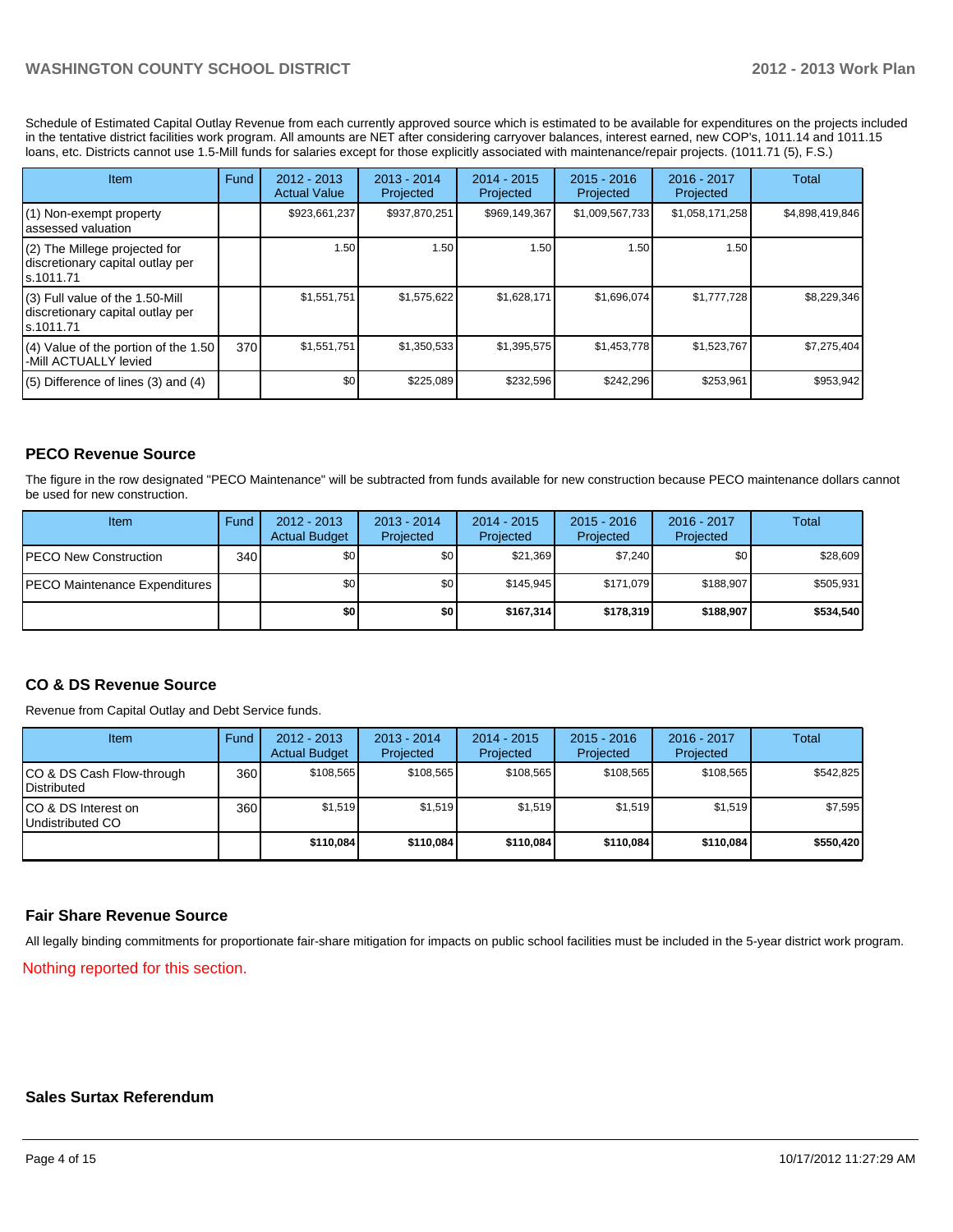Specific information about any referendum for a 1-cent or ½-cent surtax referendum during the previous year.

**Did the school district hold a surtax referendum during the past fiscal year 2011 - 2012?**

No

## **Additional Revenue Source**

Any additional revenue sources

| Item                                                                                                                      | 2012 - 2013<br><b>Actual Value</b> | $2013 - 2014$<br>Projected | 2014 - 2015<br>Projected | $2015 - 2016$<br>Projected | 2016 - 2017<br>Projected | <b>Total</b> |
|---------------------------------------------------------------------------------------------------------------------------|------------------------------------|----------------------------|--------------------------|----------------------------|--------------------------|--------------|
| Proceeds from a s.1011.14/15 F.S. Loans                                                                                   | \$0                                | \$0                        | \$0                      | \$0                        | \$0                      | \$0          |
| District Bonds - Voted local bond<br>referendum proceeds per s.9, Art VII<br><b>State Constitution</b>                    | \$0                                | \$0                        | \$0                      | \$0                        | \$0                      | \$0          |
| Proceeds from Special Act Bonds                                                                                           | \$0                                | \$0                        | \$0                      | \$0                        | \$0                      | \$0          |
| Estimated Revenue from CO & DS Bond<br>Sale                                                                               | \$0                                | \$0                        | \$0                      | \$0                        | \$0                      | \$0          |
| Proceeds from Voted Capital<br>Improvements millage                                                                       | \$0                                | \$0                        | \$0                      | \$0                        | \$0                      | \$0          |
| Other Revenue for Other Capital Projects                                                                                  | \$0                                | \$0                        | \$0                      | \$0                        | \$0                      | \$0          |
| Proceeds from 1/2 cent sales surtax<br>authorized by school board                                                         | \$0                                | \$0                        | \$0                      | \$0                        | \$0                      | \$0          |
| Proceeds from local governmental<br>infrastructure sales surtax                                                           | \$0                                | \$0                        | \$0                      | \$0                        | \$0                      | \$0          |
| Proceeds from Certificates of<br>Participation (COP's) Sale                                                               | \$0                                | \$0                        | \$0                      | \$0                        | \$0                      | \$0          |
| Classrooms First Bond proceeds amount<br>authorized in FY 1997-98                                                         | \$0                                | \$0                        | \$0                      | \$0                        | \$0                      | \$0          |
| <b>Classrooms for Kids</b>                                                                                                | \$0                                | \$0                        | \$0                      | \$0                        | \$0                      | \$0          |
| <b>District Equity Recognition</b>                                                                                        | \$0                                | \$0                        | \$0                      | \$0                        | \$0                      | \$0          |
| <b>Federal Grants</b>                                                                                                     | \$0                                | \$0                        | \$0                      | \$0                        | \$0                      | \$0          |
| Proportionate share mitigation (actual<br>cash revenue only, not in kind donations)                                       | \$0                                | \$0                        | \$0                      | \$0                        | \$0                      | \$0          |
| Impact fees received                                                                                                      | \$0                                | \$0                        | \$0                      | \$0                        | \$0                      | \$0          |
| Private donations                                                                                                         | \$0                                | \$0                        | \$0                      | \$0                        | \$0                      | \$0          |
| Grants from local governments or not-for-<br>profit organizations                                                         | \$0                                | \$0                        | \$0                      | \$0                        | \$0                      | \$0          |
| Interest, Including Profit On Investment                                                                                  | \$0                                | \$0                        | \$0                      | \$0                        | \$0                      | \$0          |
| Revenue from Bonds pledging proceeds<br>from 1 cent or 1/2 cent Sales Surtax                                              | \$0                                | \$0                        | \$0                      | \$0                        | \$0                      | \$0          |
| <b>Total Fund Balance Carried Forward</b>                                                                                 | \$0                                | \$0                        | \$0                      | \$0                        | \$0                      | \$0          |
| General Capital Outlay Obligated Fund<br><b>Balance Carried Forward From Total</b><br><b>Fund Balance Carried Forward</b> | \$0                                | \$0                        | \$0                      | \$0                        | \$0                      | \$0          |
| <b>Special Facilities Construction Account</b>                                                                            | \$0                                | \$0                        | \$0                      | \$0                        | \$0                      | \$0          |
| One Cent - 1/2 Cent Sales Surtax Debt<br>Service From Total Fund Balance Carried<br>Forward                               | \$0                                | \$0                        | \$0                      | \$0                        | \$0                      | \$0          |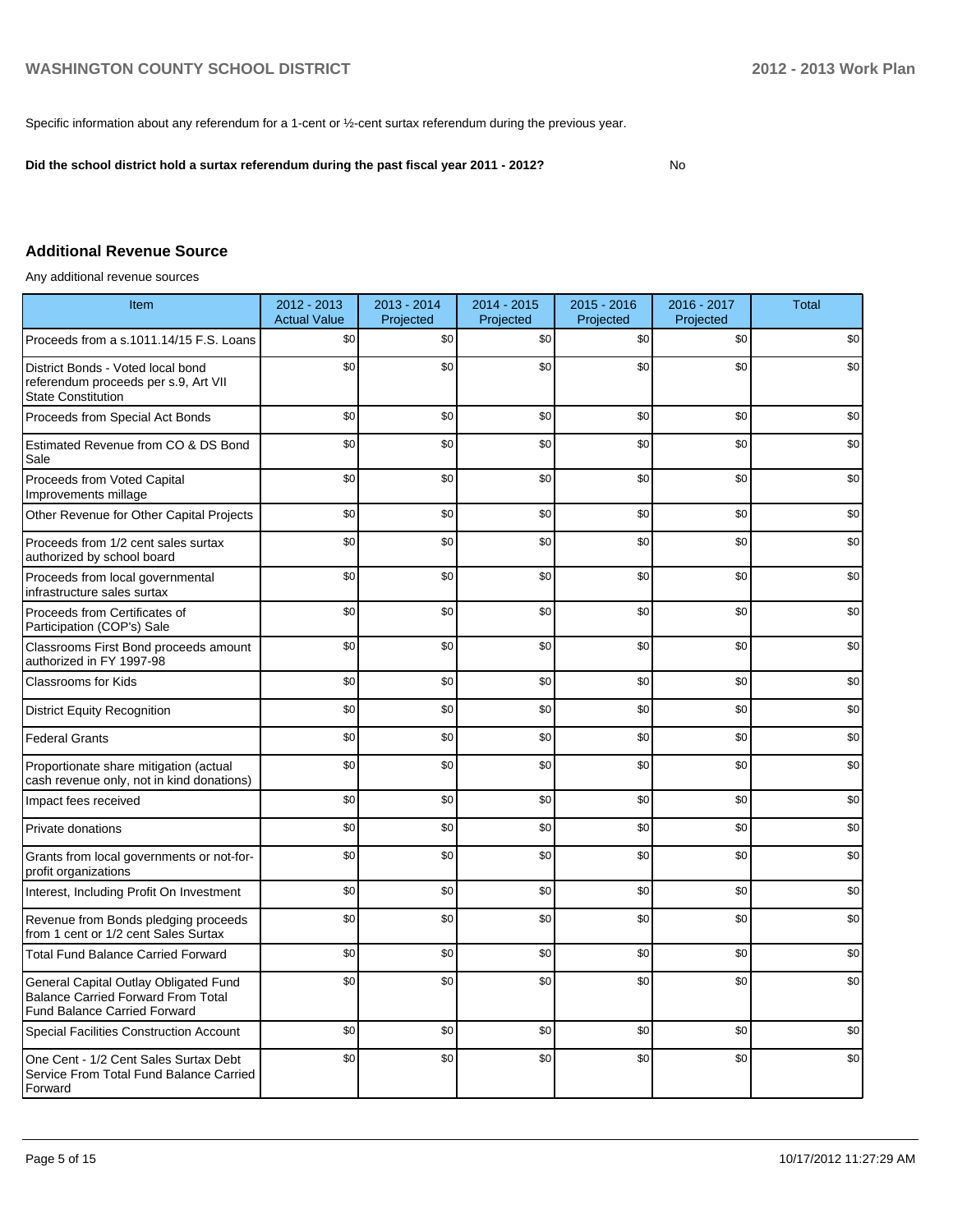| Capital Outlay Projects Funds Balance<br>Carried Forward From Total Fund<br><b>Balance Carried Forward</b> | \$0   | \$0 | \$0 <sub>1</sub> | \$0 | \$0 | \$٥١  |
|------------------------------------------------------------------------------------------------------------|-------|-----|------------------|-----|-----|-------|
| <b>Subtotal</b>                                                                                            | \$O I | \$0 | \$0              | \$0 | \$0 | \$0 I |

# **Total Revenue Summary**

| <b>Item Name</b>                                           | $2012 - 2013$<br><b>Budget</b> | $2013 - 2014$<br>Projected | $2014 - 2015$<br><b>Projected</b> | $2015 - 2016$<br>Projected | $2016 - 2017$<br>Projected | <b>Five Year Total</b> |
|------------------------------------------------------------|--------------------------------|----------------------------|-----------------------------------|----------------------------|----------------------------|------------------------|
| Local 1.5 Mill Discretionary Capital Outlay<br>l Revenue   | \$1,551,751                    | \$1,350,533                | \$1,395,575                       | \$1,453,778                | \$1,523,767                | \$7,275,404            |
| PECO and 1.5 Mill Maint and Other 1.5<br>Mill Expenditures | (\$901, 813)                   | (\$1,039,556)              | (\$949,461)                       | (S961, 411)                | (\$927,093)                | (\$4,779,334)          |
| IPECO Maintenance Revenue                                  | \$0 <sub>1</sub>               | \$0                        | \$145.945                         | \$171.079                  | \$188,907                  | \$505,931              |
| Available 1.50 Mill for New<br><b>Construction</b>         | \$649,938                      | \$310.977                  | \$446.114                         | \$492.367                  | \$596,674                  | \$2,496,070            |

| Item Name                             | 2012 - 2013<br><b>Budget</b> | $2013 - 2014$<br>Projected | $2014 - 2015$<br>Projected | $2015 - 2016$<br>Projected | 2016 - 2017<br>Projected | <b>Five Year Total</b> |
|---------------------------------------|------------------------------|----------------------------|----------------------------|----------------------------|--------------------------|------------------------|
| ICO & DS Revenue                      | \$110,084                    | \$110,084                  | \$110.084                  | \$110,084                  | \$110,084                | \$550,420              |
| <b>IPECO New Construction Revenue</b> | \$0                          | \$0                        | \$21,369                   | \$7,240                    | \$0                      | \$28,609               |
| <b>I</b> Other/Additional Revenue     | \$0                          | \$0                        | \$0                        | \$0 <sub>1</sub>           | \$0 <sub>1</sub>         | \$0                    |
| <b>Total Additional Revenuel</b>      | \$110,084                    | \$110,084                  | \$131,453                  | \$117,324                  | \$110,084                | \$579,029              |
| <b>Total Available Revenue</b>        | \$760.022                    | \$421,061                  | \$577.567                  | \$609.691                  | \$706.758                | \$3,075,099            |

# **Project Schedules**

# **Capacity Project Schedules**

A schedule of capital outlay projects necessary to ensure the availability of satisfactory classrooms for the projected student enrollment in K-12 programs.

Nothing reported for this section.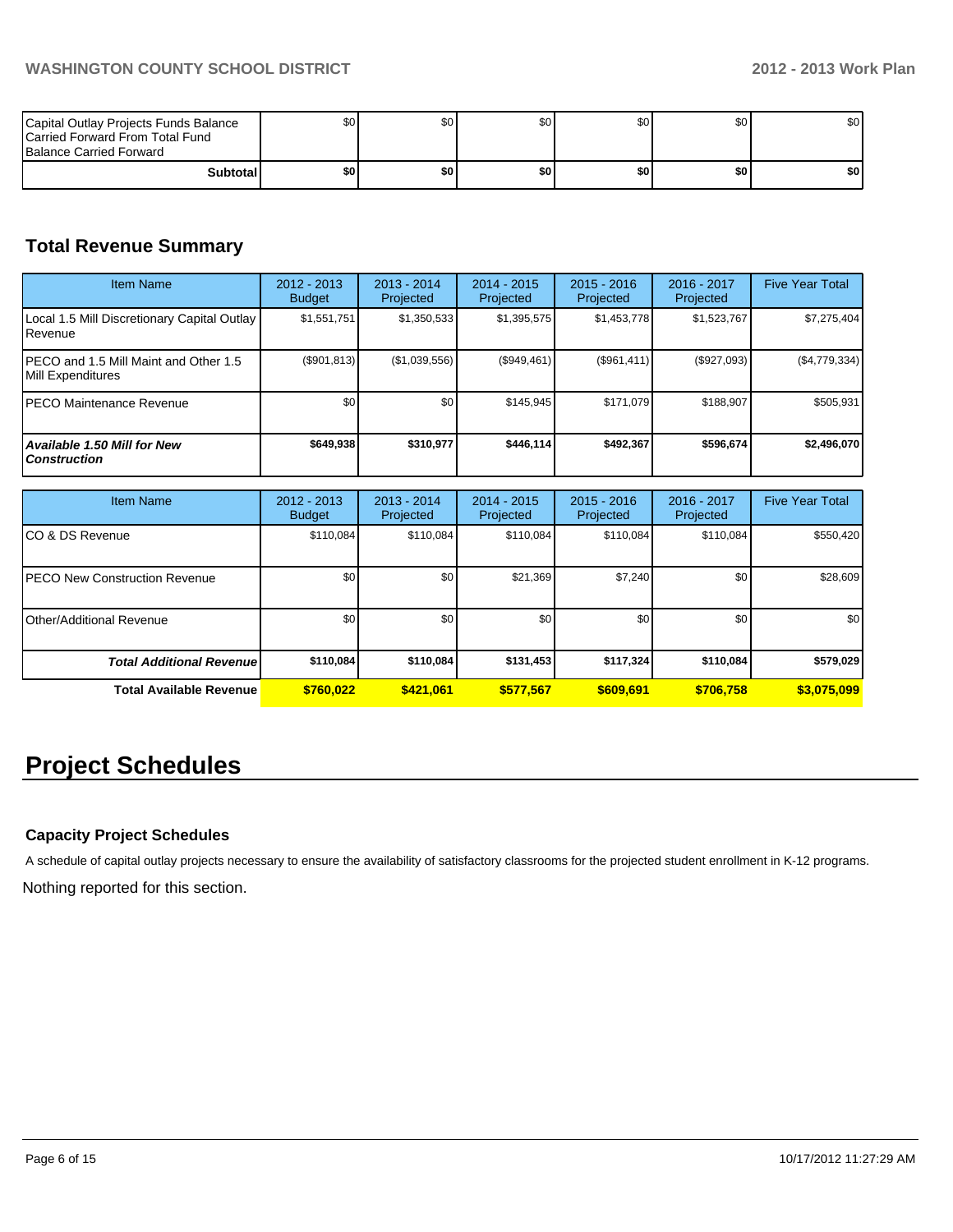| <b>Planned Cost:</b>     |  |  |  |
|--------------------------|--|--|--|
| <b>Student Stations:</b> |  |  |  |
| Total Classrooms:        |  |  |  |
| Gross Sq Ft:             |  |  |  |

#### **Other Project Schedules**

Major renovations, remodeling, and additions of capital outlay projects that do not add capacity to schools.

| <b>Project Description</b>                                                                                      | Location                                                                | $2012 - 2013$<br><b>Actual Budget</b> | 2013 - 2014<br>Projected | $2014 - 2015$<br>Projected | $2015 - 2016$<br>Projected | 2016 - 2017<br>Projected | <b>Total</b>    | Funded |
|-----------------------------------------------------------------------------------------------------------------|-------------------------------------------------------------------------|---------------------------------------|--------------------------|----------------------------|----------------------------|--------------------------|-----------------|--------|
| replace existing classrooms<br>and campus                                                                       | <b>KATE M SMITH</b><br><b>ELEMENTARY</b>                                | \$391,468                             | \$341,468                | \$465,544                  | \$171,691                  | \$200,000                | \$1,570,171 Yes |        |
| <b>Renovation Vocational Training</b><br>classrooms and shops "WISE"                                            | <b>CHIPLEY SENIOR HIGH</b><br>(OLD)                                     | \$50,000                              | \$0                      | \$0                        | \$50,000                   | \$0                      | \$100,000 Yes   |        |
| Dining Hall Renovation                                                                                          | CHIPLEY SENIOR HIGH<br>(OLD)                                            | \$3,000                               | \$3,000                  | \$3,000                    | \$3,000                    | \$0                      | \$12,000 Yes    |        |
| Renovate & Relocate<br>Maintenance Office/Warehouse                                                             | MAINTENANCE/FOOD<br>SERVICE/TRANSPORTA<br>TION/CUSTODIAL                | \$0                                   | \$26,593                 | \$25,000                   | \$35,000                   | \$0                      | \$86,593 Yes    |        |
| <b>Combining Heavy</b><br>Equipment/Maintenance/Bus<br>Garage - Off Site including<br>classrooms and work areas | <b>WASHINGTON-HOLMES</b><br><b>AREA VOCATIONAL-</b><br>TECHNICAL CENTER | \$133,090                             | \$0                      | \$0                        | \$100,000                  | \$0                      | \$233,090 Yes   |        |
| <b>Construction of Driver Training</b><br>Classroom, storage areas,<br>offices                                  | <b>VERNON BUS GARAGE</b>                                                | \$10,000                              | \$0                      | \$0                        | \$0                        | \$0                      | \$10,000 Yes    |        |
| <b>Sports Complex</b>                                                                                           | <b>VERNON SENIOR HIGH</b><br>(NEW)                                      | \$0                                   | \$0                      | \$0                        | \$250,000                  | \$0                      | \$250,000 Yes   |        |
| Undetermined survey<br>recommeded projects                                                                      | Location not specified                                                  | \$172,464                             | \$50,000                 | \$84,023                   | \$0                        | \$506,758                | \$813,245 Yes   |        |
|                                                                                                                 |                                                                         | \$760,022                             | \$421,061                | \$577,567                  | \$609,691                  | \$706,758                | \$3,075,099     |        |

#### **Additional Project Schedules**

Any projects that are not identified in the last approved educational plant survey.

Nothing reported for this section.

# **Non Funded Growth Management Project Schedules**

Schedule indicating which projects, due to planned development, that CANNOT be funded from current revenues projected over the next five years.

Nothing reported for this section.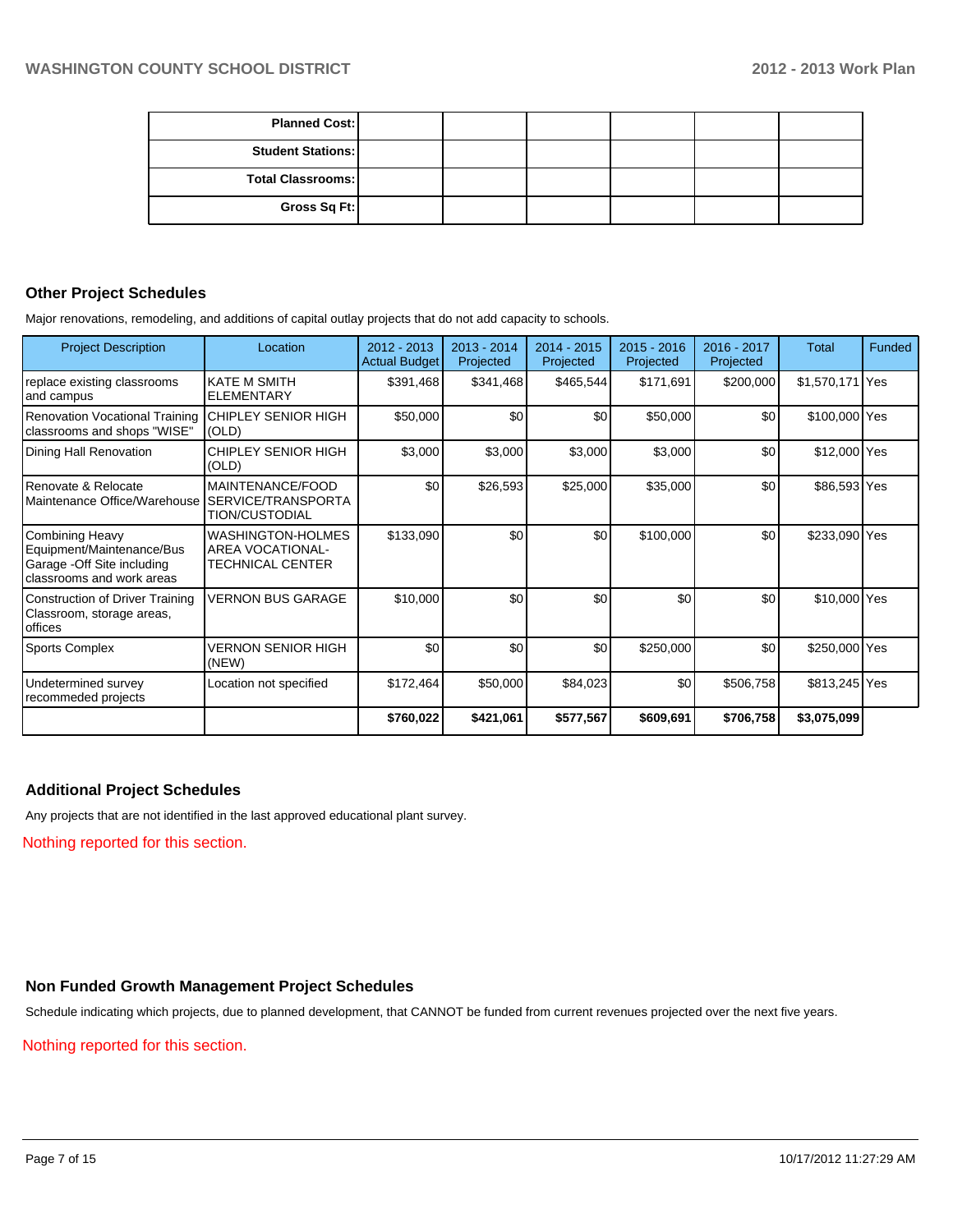# **Tracking**

# **Capacity Tracking**

| Location                                                                | $2012 -$<br>2013 Satis.<br>Stu. Sta. | Actual<br>$2012 -$<br>2013 FISH<br>Capacity | Actual<br>$2011 -$<br>2012<br><b>COFTE</b> | # Class<br><b>Rooms</b> | Actual<br>Average<br>$2012 -$<br>2013 Class<br><b>Size</b> | Actual<br>$2012 -$<br>2013<br><b>Utilization</b> | <b>New</b><br>Stu.<br>Capacity | <b>New</b><br>Rooms to<br>be<br>Added/Re<br>moved | Projected<br>$2016 -$<br>2017<br><b>COFTE</b> | Projected<br>$2016 -$<br>2017<br><b>Utilization</b> | Projected<br>$2016 -$<br>2017 Class<br><b>Size</b> |
|-------------------------------------------------------------------------|--------------------------------------|---------------------------------------------|--------------------------------------------|-------------------------|------------------------------------------------------------|--------------------------------------------------|--------------------------------|---------------------------------------------------|-----------------------------------------------|-----------------------------------------------------|----------------------------------------------------|
| CHIPLEY SENIOR HIGH<br>(OLD)                                            | 109                                  | 109                                         | 55                                         | 5                       | 11                                                         | 50.00 %                                          | $\Omega$                       | $\Omega$                                          | 55                                            | 50.00 %                                             | 11                                                 |
| IKATE M SMITH<br>IELEMENTARY                                            | 792                                  | 792                                         | 806                                        | 43                      | 19                                                         | 102.00 %                                         | 0                              | $\Omega$                                          | 816                                           | 103.00 %                                            | 19                                                 |
| <b>WASHINGTON-HOLMES</b><br><b>AREA VOCATIONAL-</b><br>TECHNICAL CENTER | 605                                  | 726                                         | 16                                         | 36                      | $\Omega$                                                   | 2.00 %                                           | U                              | $\Omega$                                          | 30 <sup>1</sup>                               | 4.00 %                                              | $\mathbf{1}$                                       |
| <b>VERNON ELEMENTARY</b>                                                | 921                                  | 921                                         | 549                                        | 50                      | 11                                                         | 60.00 %                                          | 0                              | $\Omega$                                          | 551                                           | 60.00 %                                             | 11                                                 |
| IROUHLAC<br>MIDDLE/CHIPLEY<br><b>SENIOR</b>                             | 1,629                                | 1,466                                       | 1,161                                      | 69                      | 17                                                         | 79.00 %                                          | $\Omega$                       | $\Omega$                                          | 1,160                                         | 79.00 %                                             | 17                                                 |
| <b>VERNON MIDDLE</b>                                                    | 582                                  | 523                                         | 444                                        | 25                      | 18 <sup>1</sup>                                            | 85.00 %                                          | 0                              | $\Omega$                                          | 441                                           | 84.00 %                                             | 18                                                 |
| <b>VERNON SENIOR HIGH</b><br>(NEW)                                      | 563                                  | 422                                         | 361                                        | 24                      | 15                                                         | 86.00 %                                          | 0                              | $\Omega$                                          | 361                                           | 86.00 %                                             | 15                                                 |
|                                                                         | 5,201                                | 4,959                                       | 3,391                                      | 252                     | 13 <sup>1</sup>                                            | 68.38 %                                          |                                | 0                                                 | 3,414                                         | 68.84 %                                             | 14                                                 |

The COFTE Projected Total (3,414) for 2016 - 2017 must match the Official Forecasted COFTE Total (3,414 ) for 2016 - 2017 before this section can be completed. In the event that the COFTE Projected Total does not match the Official forecasted COFTE, then the Balanced Projected COFTE Table should be used to balance COFTE.

| Projected COFTE for 2016 - 2017 |       |
|---------------------------------|-------|
| Elementary (PK-3)               | 1,126 |
| Middle (4-8)                    | 1,337 |
| High (9-12)                     | 951   |
|                                 | 3,414 |

| <b>Grade Level Type</b> | <b>Balanced Projected</b><br>COFTE for 2016 - 2017 |
|-------------------------|----------------------------------------------------|
| Elementary (PK-3)       |                                                    |
| Middle $(4-8)$          |                                                    |
| High (9-12)             |                                                    |
|                         | 3.41                                               |

## **Relocatable Replacement**

Number of relocatable classrooms clearly identified and scheduled for replacement in the school board adopted financially feasible 5-year district work program.

| Location                          | $2012 - 2013$ | 2013 - 2014 | $2014 - 2015$ | $2015 - 2016$ | $2016 - 2017$ | Year 5 Total |
|-----------------------------------|---------------|-------------|---------------|---------------|---------------|--------------|
| Total Relocatable Replacements: I |               |             |               |               |               |              |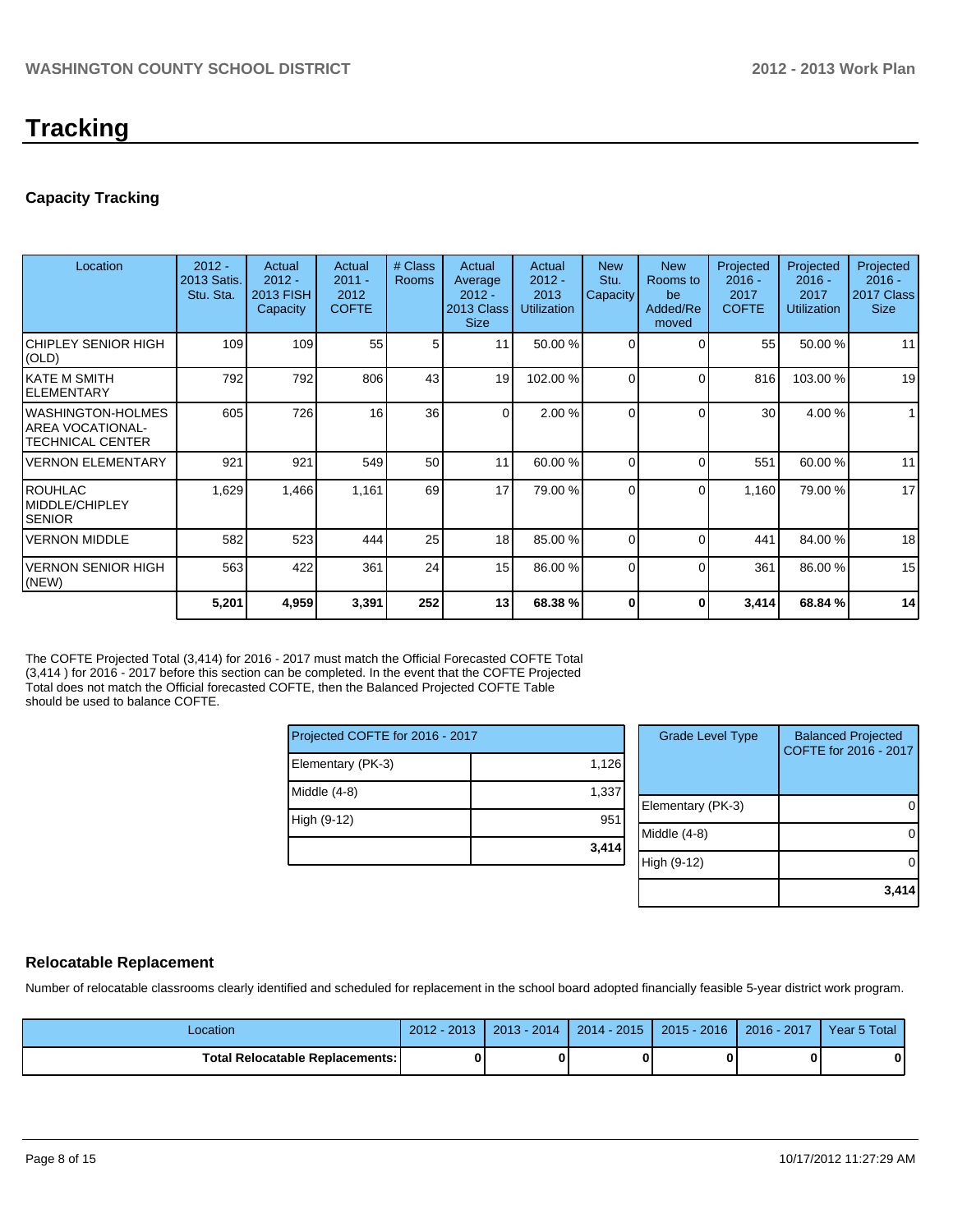#### **Charter Schools Tracking**

Information regarding the use of charter schools.

Nothing reported for this section.

#### **Special Purpose Classrooms Tracking**

The number of classrooms that will be used for certain special purposes in the current year, by facility and type of classroom, that the district will, 1), not use for educational purposes, and 2), the co-teaching classrooms that are not open plan classrooms and will be used for educational purposes.

| School                                 | School Type | $\parallel$ # of Elementary $\parallel$ # of Middle 4-8 $\parallel$ # of High 9-12<br><b>IK-3 Classrooms I</b> | <b>Classrooms</b> | <b>Classrooms</b> | # of $ESE$<br><b>Classrooms</b> | # of Combo<br><b>Classrooms</b> | Total<br><b>Classrooms</b> |
|----------------------------------------|-------------|----------------------------------------------------------------------------------------------------------------|-------------------|-------------------|---------------------------------|---------------------------------|----------------------------|
| <b>Total Educational Classrooms: I</b> |             |                                                                                                                |                   |                   |                                 | 0                               | 0                          |

| School                                    | School Type                          | # of Elementary<br>K-3 Classrooms | # of Middle 4-8<br><b>Classrooms</b> | $#$ of High 9-12<br><b>Classrooms</b> | # of $ESE$<br><b>Classrooms</b> | # of Combo<br><b>Classrooms</b> | Total<br><b>Classrooms</b> |
|-------------------------------------------|--------------------------------------|-----------------------------------|--------------------------------------|---------------------------------------|---------------------------------|---------------------------------|----------------------------|
| IKATE M SMITH ELEMENTARY                  | Co-Teaching                          |                                   |                                      |                                       |                                 |                                 | 8                          |
| <b>IROUHLAC MIDDLE/CHIPLEY</b><br>ISENIOR | Co-Teaching                          |                                   |                                      |                                       |                                 |                                 |                            |
| VERNON SENIOR HIGH (NEW)                  | Co-Teaching                          |                                   |                                      |                                       |                                 |                                 |                            |
|                                           | <b>Total Co-Teaching Classrooms:</b> |                                   |                                      |                                       |                                 |                                 | 13                         |

#### **Infrastructure Tracking**

**Necessary offsite infrastructure requirements resulting from expansions or new schools. This section should include infrastructure information related to capacity project schedules and other project schedules (Section 4).**

Construction of Consolidated Bus Garage, and Heavy Equipment Mechanic and Training Facility

**Proposed location of planned facilities, whether those locations are consistent with the comprehensive plans of all affected local governments, and recommendations for infrastructure and other improvements to land adjacent to existing facilities. Provisions of 1013.33(12), (13) and (14) and 1013.36 must be addressed for new facilities planned within the 1st three years of the plan (Section 5).**

Utilizing existing properties and support personel to facilitate upgrade and consolidation of bus garage

**Consistent with Comp Plan?** Yes

#### **Net New Classrooms**

The number of classrooms, by grade level and type of construction, that were added during the last fiscal year.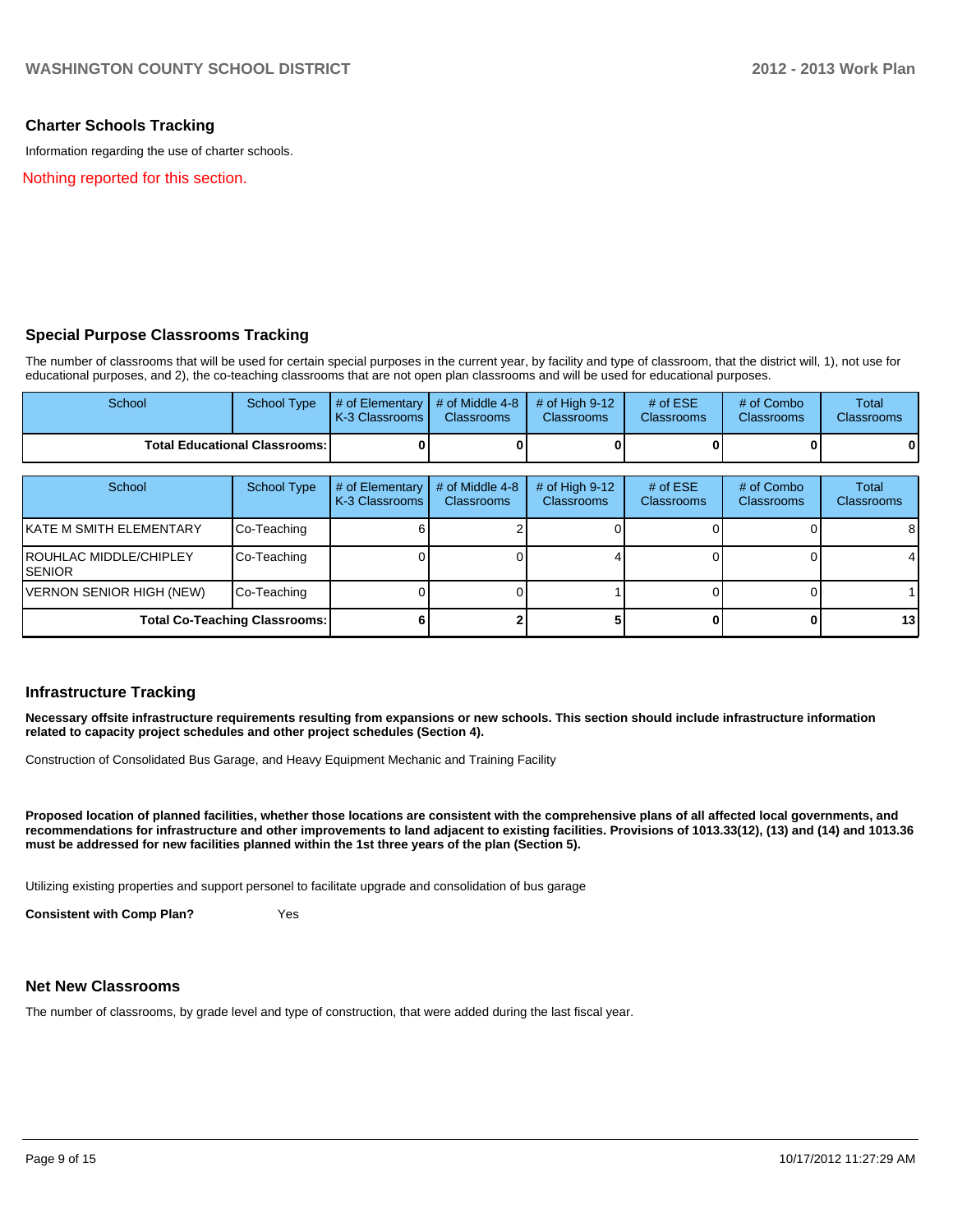|                                                                                                                                                         | List the net new classrooms to be added in the 2012 - 2013 fiscal<br>List the net new classrooms added in the 2011 - 2012 fiscal year.<br>Ivear. |                            |                                |                        |                                                                        |                             |                                |                        |
|---------------------------------------------------------------------------------------------------------------------------------------------------------|--------------------------------------------------------------------------------------------------------------------------------------------------|----------------------------|--------------------------------|------------------------|------------------------------------------------------------------------|-----------------------------|--------------------------------|------------------------|
| "Classrooms" is defined as capacity carrying classrooms that are added to increase<br>capacity to enable the district to meet the Class Size Amendment. |                                                                                                                                                  |                            |                                |                        | Totals for fiscal year 2012 - 2013 should match totals in Section 15A. |                             |                                |                        |
| Location                                                                                                                                                | $2011 - 2012$ #<br>Permanent                                                                                                                     | $2011 - 2012$ #<br>Modular | $2011 - 2012$ #<br>Relocatable | $2011 - 2012$<br>Total | $2012 - 2013$ #<br>Permanent                                           | $2012 - 2013 \#$<br>Modular | $2012 - 2013$ #<br>Relocatable | $2012 - 2013$<br>Total |
| Elementary (PK-3)                                                                                                                                       |                                                                                                                                                  |                            |                                |                        |                                                                        |                             |                                | ΩI                     |
| Middle $(4-8)$                                                                                                                                          |                                                                                                                                                  |                            |                                |                        |                                                                        |                             |                                | 01                     |
| High (9-12)                                                                                                                                             |                                                                                                                                                  |                            |                                |                        |                                                                        |                             |                                |                        |
|                                                                                                                                                         |                                                                                                                                                  |                            |                                |                        |                                                                        |                             |                                |                        |

## **Relocatable Student Stations**

Number of students that will be educated in relocatable units, by school, in the current year, and the projected number of students for each of the years in the workplan.

| <b>Site</b>                                                            | $2012 - 2013$ | $2013 - 2014$ | $2014 - 2015$ | $2015 - 2016$ | 2016 - 2017 | 5 Year Average  |
|------------------------------------------------------------------------|---------------|---------------|---------------|---------------|-------------|-----------------|
| IKATE M SMITH ELEMENTARY                                               | 54            | 256           | 256           | 256           | 256         | 216             |
| <b>IWASHINGTON-HOLMES AREA VOCATIONAL-</b><br><b>ITECHNICAL CENTER</b> |               |               |               |               |             | $\overline{0}$  |
| IVERNON ELEMENTARY                                                     |               |               |               |               |             |                 |
| <b>IROUHLAC MIDDLE/CHIPLEY SENIOR</b>                                  |               | 154           | 154           | 110           | 110         | 106             |
| IVERNON MIDDLE                                                         | 66            | 50            | 50            | 50            | 50          | 53              |
| VERNON SENIOR HIGH (NEW)                                               |               |               |               |               |             | $\overline{0}$  |
| CHIPLEY SENIOR HIGH (OLD)                                              |               | 40            | 40            | 40            | 40          | 32 <sub>1</sub> |

| Totals for WASHINGTON COUNTY SCHOOL DISTRICT      |       |       |       |        |       |       |
|---------------------------------------------------|-------|-------|-------|--------|-------|-------|
| Total students in relocatables by year.           | 120   | 500   | 500   | 456    | 456   | 406   |
| Total number of COFTE students projected by year. | 3,314 | 3,385 | 3,411 | 3,427  | 3,414 | 3.390 |
| Percent in relocatables by year.                  | 4 % l | 15%   | 15 %  | $13\%$ | 13%   | 12%   |

### **Leased Facilities Tracking**

Exising leased facilities and plans for the acquisition of leased facilities, including the number of classrooms and student stations, as reported in the educational plant survey, that are planned in that location at the end of the five year workplan.

| Location                                                       | # of Leased<br>Classrooms 2012 -<br>2013 | <b>FISH Student</b><br><b>Stations</b> | Owner            | # of Leased<br>Classrooms 2016 - I<br>2017 | <b>FISH Student</b><br><b>Stations</b> |
|----------------------------------------------------------------|------------------------------------------|----------------------------------------|------------------|--------------------------------------------|----------------------------------------|
| IKATE M SMITH ELEMENTARY                                       |                                          |                                        | 0 ModSpace       |                                            | 18                                     |
| IWASHINGTON-HOLMES AREA VOCATIONAL-<br><b>TECHNICAL CENTER</b> |                                          |                                        |                  |                                            |                                        |
| <b>VERNON ELEMENTARY</b>                                       |                                          |                                        |                  |                                            |                                        |
| IROUHLAC MIDDLE/CHIPLEY SENIOR                                 |                                          |                                        | 0 Mobile Modular |                                            | 110 <sup>1</sup>                       |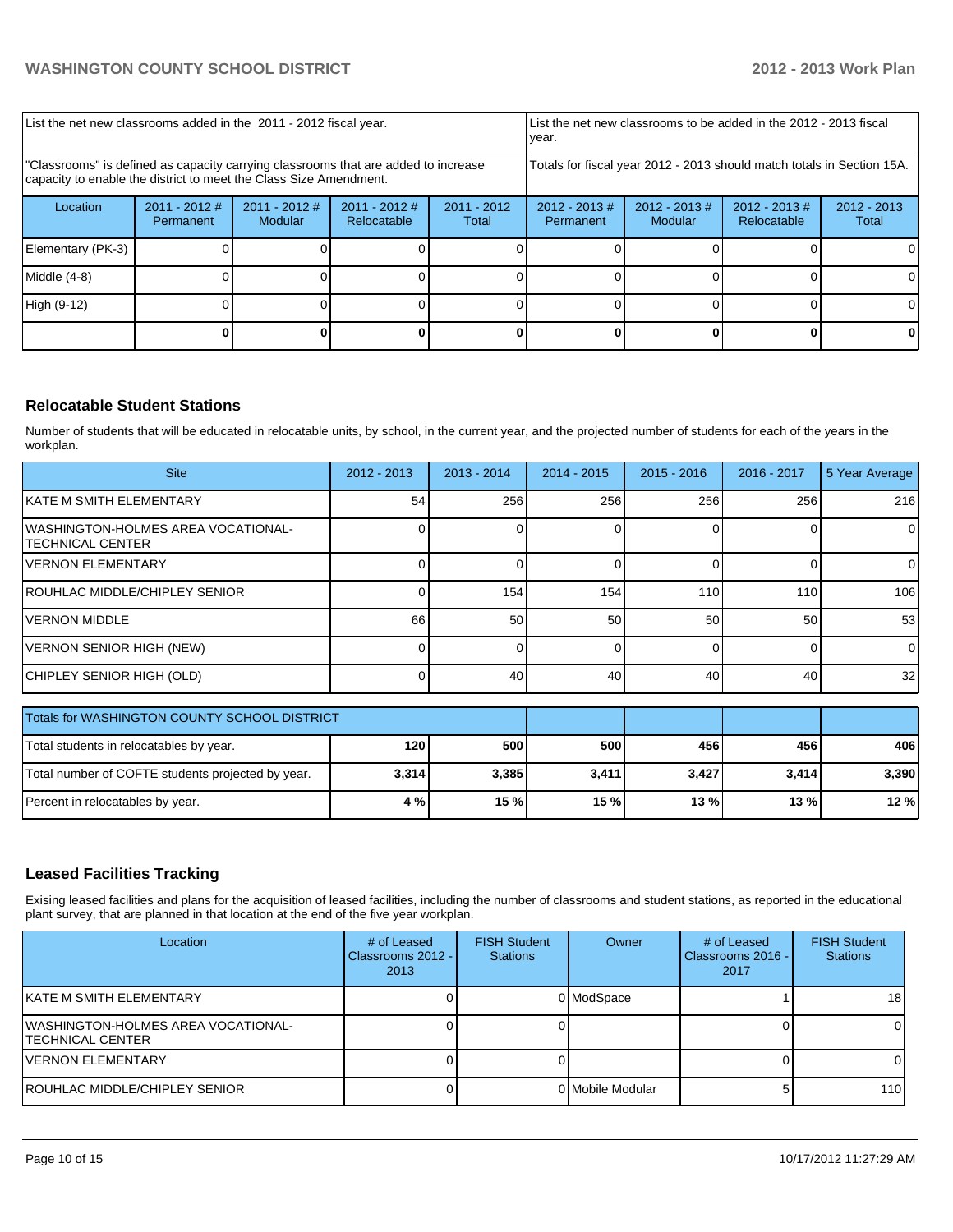# **WASHINGTON COUNTY SCHOOL DISTRICT 2012 - 2013 Work Plan**

| VERNON MIDDLE             | 66 I |  |     |
|---------------------------|------|--|-----|
| VERNON SENIOR HIGH (NEW)  |      |  |     |
| CHIPLEY SENIOR HIGH (OLD) |      |  |     |
|                           | 66   |  | 128 |

#### **Failed Standard Relocatable Tracking**

Relocatable units currently reported by school, from FISH, and the number of relocatable units identified as 'Failed Standards'.

Nothing reported for this section.

# **Planning**

#### **Class Size Reduction Planning**

**Plans approved by the school board that reduce the need for permanent student stations such as acceptable school capacity levels, redistricting, busing, year-round schools, charter schools, magnet schools, public-private partnerships, multitrack scheduling, grade level organization, block scheduling, or other alternatives.**

Class size reduction is being met through scheduling and co-teaching efforts to meet ratio criteria.

#### **School Closure Planning**

**Plans for the closure of any school, including plans for disposition of the facility or usage of facility space, and anticipated revenues.**

Not Applicable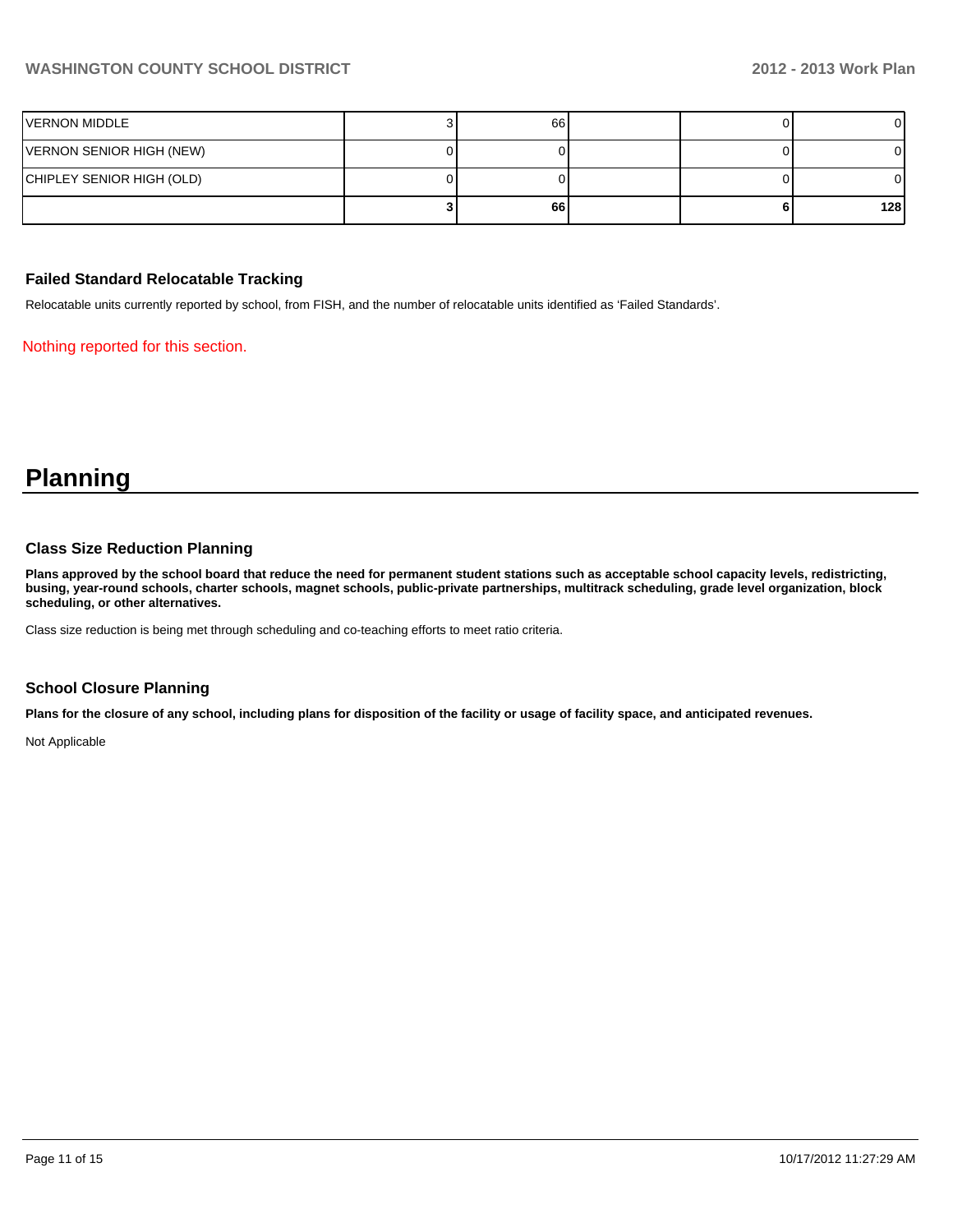Five Year Survey - Ten Year Capacity **10/17/2012** WASHINGTON COUNTY SCHOOL DISTRICT

**Schedule of capital outlay projects projected to ensure the availability of satisfactory student stations for the projected student enrollment in K - 12 programs for the future 5 years beyond the 5-year district facilities work program.**

No items meet the criteria.

Five Year Survey - Ten Year Infrastructure **10/17/2012** WASHINGTON COUNTY SCHOOL DISTRICT

**Proposed Location of Planned New, Remodeled, or New Additions to Facilities in 6 thru 10 out years (Section 28).**

Not Specified

**Plans for closure of any school, including plans for disposition of the facility or usage of facility space, and anticipated revenues in the 6 thru 10 out years (Section 29).**

Not Specified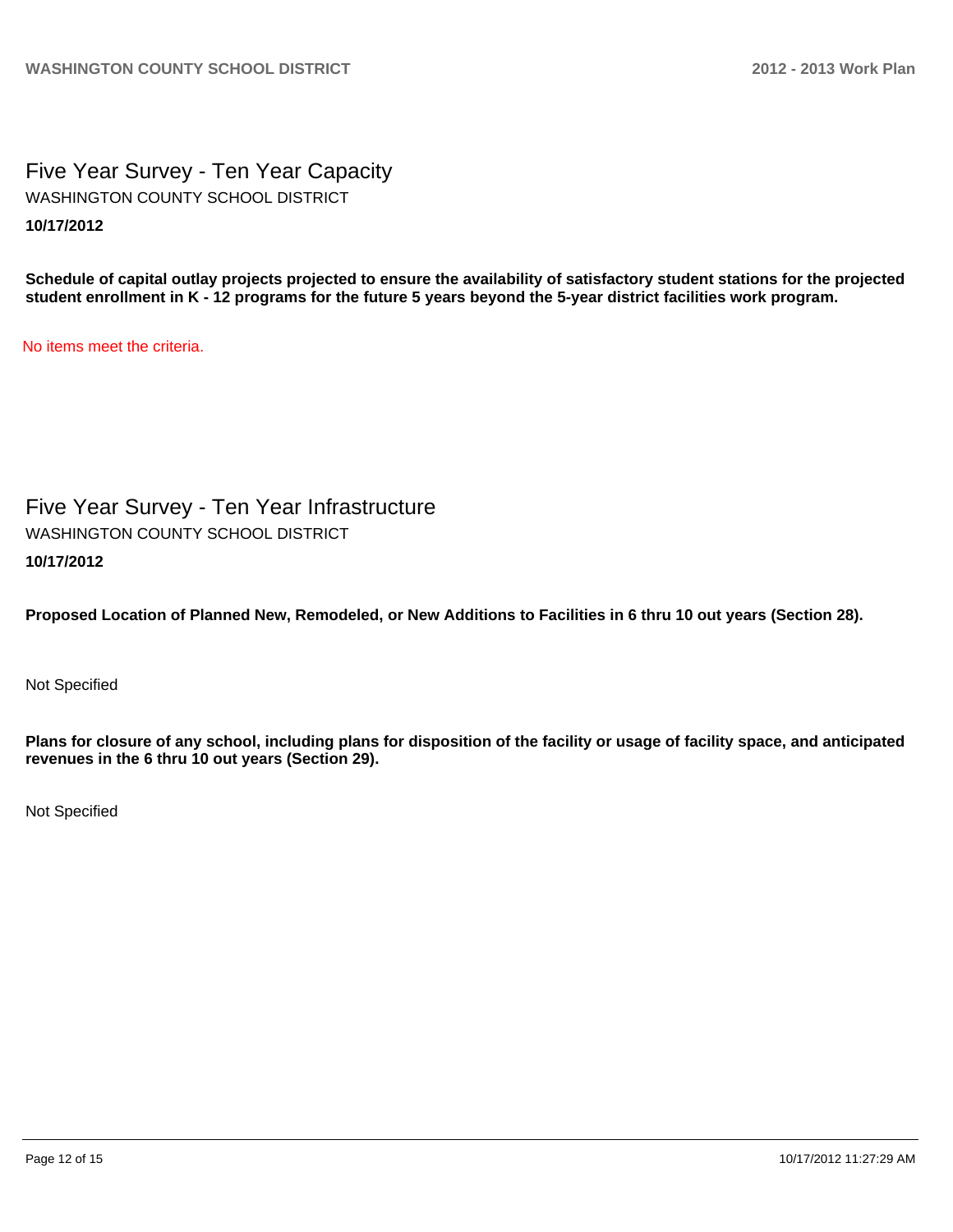# Five Year Survey - Ten Year Maintenance **10/17/2012** WASHINGTON COUNTY SCHOOL DISTRICT

**District projects and locations regarding the projected need for major renovation, repair, and maintenance projects within the district in years 6 - 10 beyond the projects plans detailed in the five years covered by the work plan.**

No items match the criteria.

# Five Year Survey - Ten Year Utilization

WASHINGTON COUNTY SCHOOL DISTRICT

## **10/17/2012**

**Schedule of planned capital outlay projects identifying the standard grade groupings, capacities, and planned utilization rates of future educational facilities of the district for both permanent and relocatable facilities.**

| <b>Grade Level</b><br><b>Projections</b> | <b>FISH Student</b><br><b>Stations</b> | <b>Actual FISH</b><br>Capacity | Actual<br><b>COFTE</b> | Actual<br><b>Utilization</b> | Actual new<br><b>Student</b><br>Capacity to be<br>added/remove | Projected<br><b>COFTE</b> | Projected<br><b>Utilization</b> |
|------------------------------------------|----------------------------------------|--------------------------------|------------------------|------------------------------|----------------------------------------------------------------|---------------------------|---------------------------------|
| Elementary -<br>District Totals          | 1,891                                  | 1,891                          | 1,356.19               | 71.72 %                      |                                                                | 1,590                     | 84.08%                          |
| Middle - District<br>Totals              | 2,349                                  | 2,114                          | 1,630.87               | 77.15 %                      |                                                                | 1,205                     | 57.00 %                         |
| High - District<br>Totals                | 563                                    | 422                            | 361.84                 | 85.74 %                      |                                                                | 278                       | 65.88%                          |
| Other - ESE, etc                         | 751                                    | 871                            | 69.43                  | 7.97 %                       |                                                                | 75                        | 8.61%                           |
|                                          | 5,554                                  | 5,298                          | 3,418.33               | 64.52 %                      |                                                                | 3,148                     | 59.42 %                         |

**Combination schools are included with the middle schools for student stations, capacity, COFTE and utilization purposes because these facilities all have a 90% utilization factor. Use this space to explain or define the grade groupings for combination schools.**

No comments to report.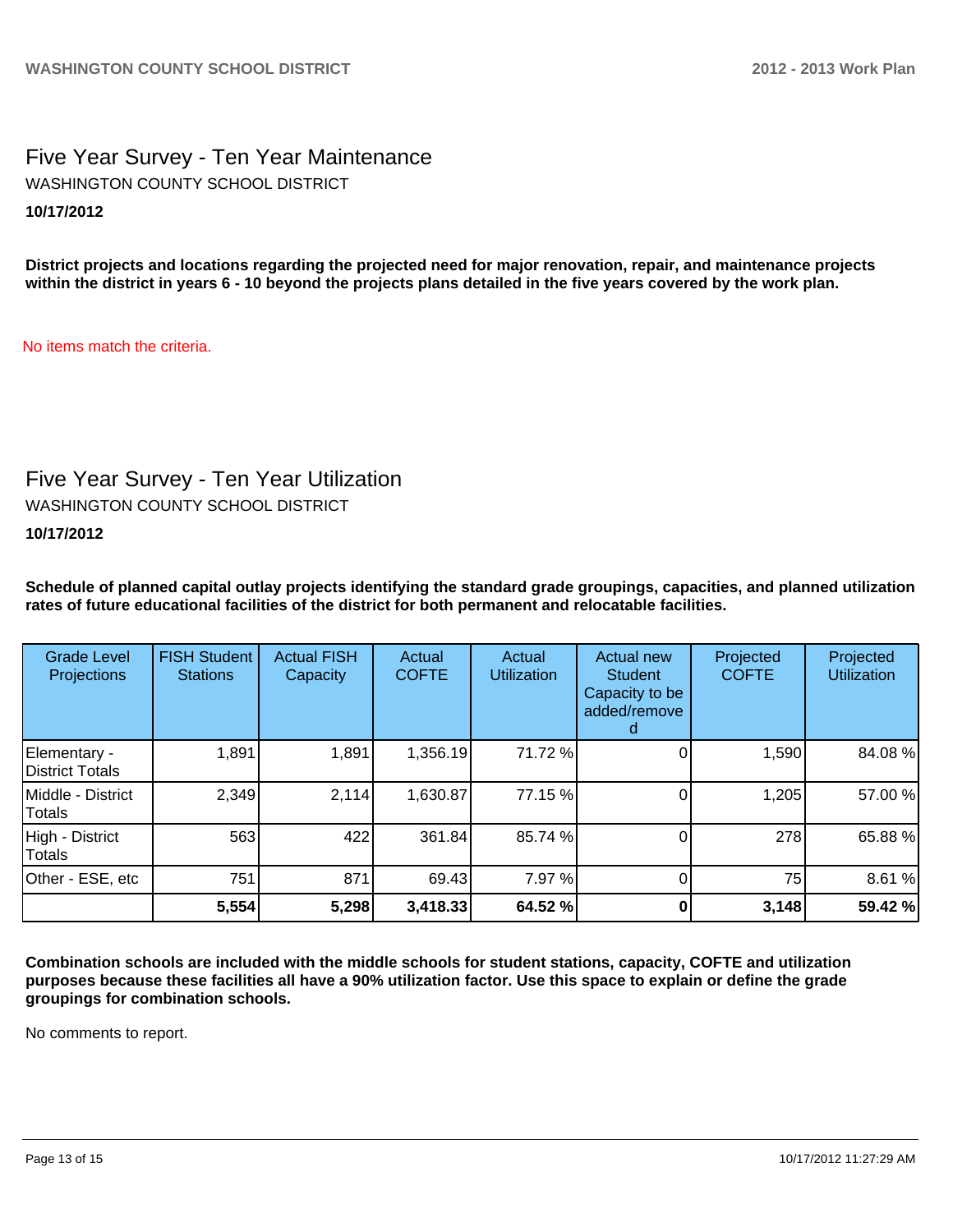Five Year Survey - Twenty Year Capacity **10/17/2012** WASHINGTON COUNTY SCHOOL DISTRICT

**Schedule of capital outlay projects projected to ensure the availability of satisfactory student stations for the projected student enrollment in K - 12 programs for the future 11 - 20 years beyond the 5-year district facilities work program.**

No items match the criteria.

Five Year Survey - Twenty Year Infrastructure

WASHINGTON COUNTY SCHOOL DISTRICT

**10/17/2012**

**Proposed Location of Planned New, Remodeled, or New Additions to Facilities in the 11 through 20 out years (Section 28).**

Not Specified

**Plans for closure of any school, including plans for disposition of the facility or usage of facility space, and anticipated revenues in the 11 through 20 out years (Section 29).**

Not Specified